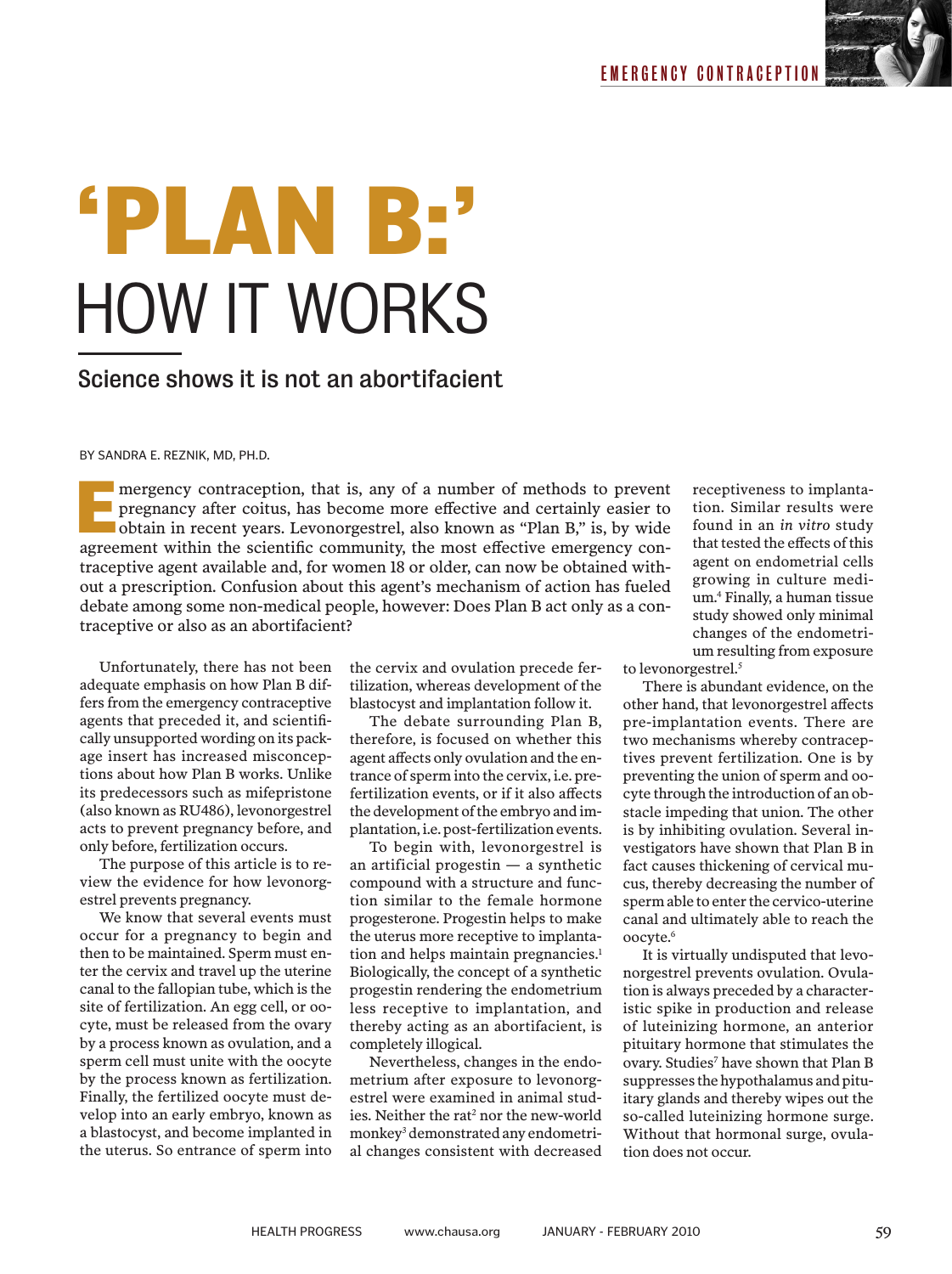#### **FERTILIZATION BY THE NUMBERS**

## **5**<br>Sperm remain viable inside the **DAYS**

female reproductive tract for at least five days.

#### **OVULATION**

The egg cell (oocyte) is released each month midway through the menstrual cycle.

Plan B is ineffective after this point.

### *1-2* **DAYS**

Once released, the oocyte survives for one to two days.

#### **FERTILIZATION**

If sexual intercourse takes place up to five days before ovulation or within two days after, both sperm and oocyte are viable and the egg cell can be fertilized.



takes one week to transform into an early embryo (blastocyst) and become implanted in the endometrium that lines the uterus.



Before I address the issue at the center of questions some non-medical people have about Plan B, namely, whether this over-the-counter pill prevents implantation of the early embryo in addition to inhibiting ovulation, I need to mention a few biological facts about human reproduction:

The oocyte, released each month midway through the menstrual cycle, survives for one to two days.

Sperm, in contrast, remain viable inside the female reproductive tract for at least five days.

 $\blacksquare$  So if coitus occurs more than two days after ovulation, fertilization will not occur, because the oocyte will no longer be viable.

■ If sexual intercourse takes place up to five days before ovulation, fertilization can occur, because the sperm maintain their viability for that long.

Once fertilization occurs, the fertilized egg cell, or zygote, takes one week to transform into the blastocyst and become implanted in the endometrium.

Where dispute exists, it is focused on whether, in addition to preventing ovulation and thickening cervical mucus, Plan B acts after fertilization has occurred by preventing implantation of the early embryo. There is an abundance of clinical and epidemiological data that answers the question: No.

The timing of the administration of Plan B, meaning how many days elapse between coitus and when the patient takes the pill, is absolutely critical and closely tied with the success rate of the contraceptive.

Piaggio et al.,<sup>8</sup> have shown that the risk of pregnancy increases as the interval between coitus and ingestion of the agent lengthens. If Plan B worked by preventing implantation, then the most effective time to administer the contraceptive would be right around the time implantation would occur. Because fertilization occurs within five days of coitus and implantation takes

place seven days after fertilization, the most effective time to administer Plan B would be seven to 12 days after intercourse.

In fact, levonorgestrel is completely ineffective when it is given that late.

Furthermore, several investigators have shown that the effectiveness of Plan B drops dramatically if given more than two days after coitus.9 This result is the exact opposite of what would be expected to happen if the agent interfered with implantation of the embryo — if that were the case, Plan B would become *more* effective as time passes after coitus and the moment of implantation approaches. In fact, the effectiveness of Plan B decreases with time after coitus, because every hour that passes before the patient takes the pill increases the probability that ovulation will have occurred. Once the oocyte is released into the fallopian tube, and once sperm have entered the tube, levonorgestrel has no effect.

When given within two days of coitus, Plan B is effective only approximately 50 percent to 80 percent of the time, meaning it prevents only 50 percent to 80 percent of pregnancies that would have occurred in the absence of any contraceptive. This finding is perfectly compatible with levonorgestrel's mechanism of action being the prevention of ovulation. If ovulation has already occurred when the agent is given, in fact if ovulation is even imminent, as is true in the 20 percent to 50 percent of cases of failed contraception, the drug will have no effect. If Plan B's mechanism of action involved a change in the endometrium, then one would expect a higher rate of success, as there would be no such critical time period.

Taken together then, there are biological, clinical and epidemiological data clearly indicating that Plan B's mechanism of action involves only prefertilization events.

To summarize, biological experiments involving both animal and human tissue show Plan B has no effect on the endometrium that would be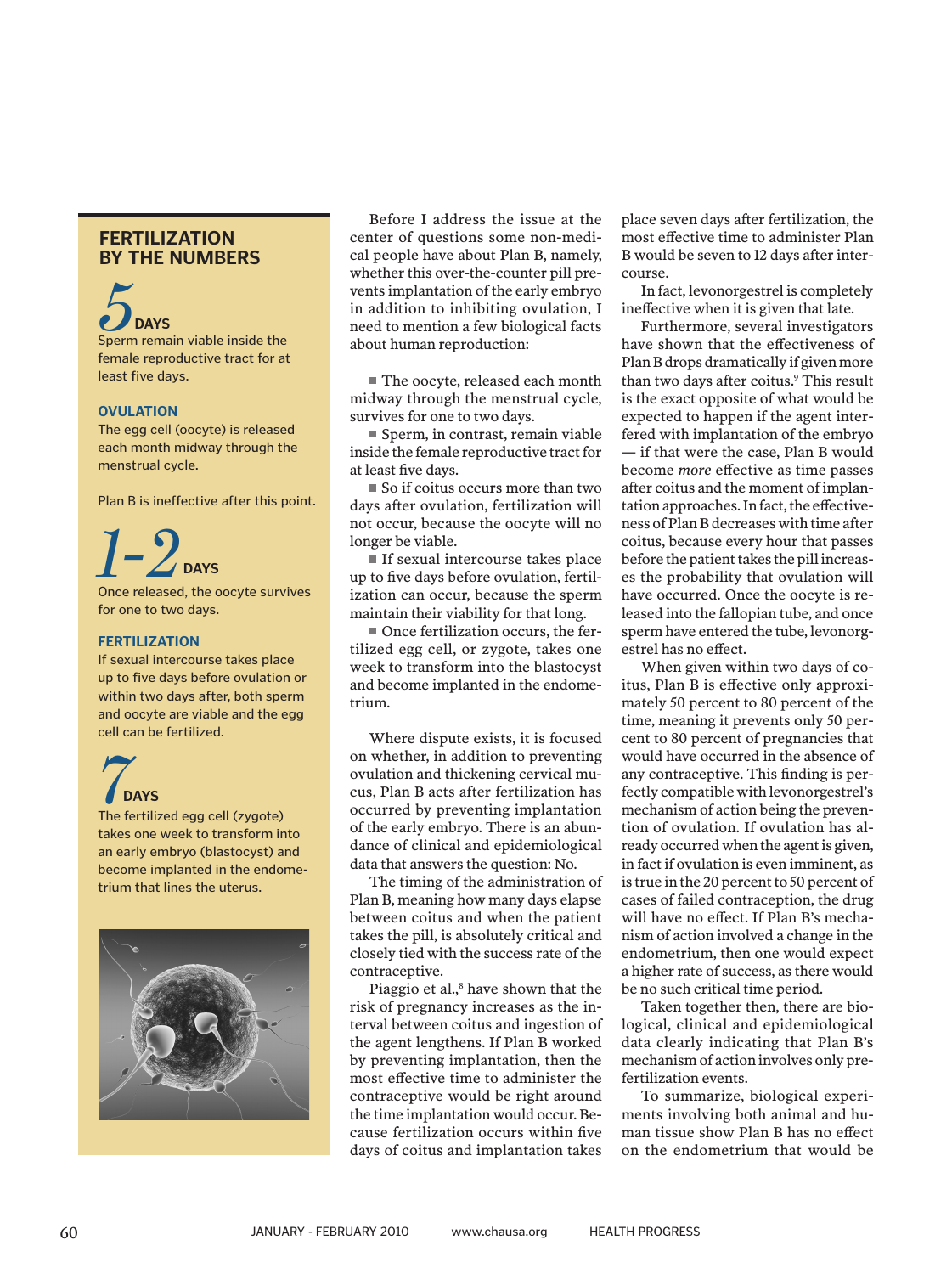**Furthermore, several investigators have shown that the effectiveness of Plan B drops dramatically if given more than two days after coitus. This result is the exact opposite of what would be expected to happen if the agent interfered with implantation of the embryo.**

compatible with decreased receptivity for implantation. Thickening of the cervical mucus — as this agent does — thereby impeding the entrance of sperm into the cervico-uterine canal and thus decreasing the number of sperm available for fertilization, would certainly represent a pre-fertilization mechanism of contraception.

Levonorgestrel is not always effective, which is compatible with the fact that it changes nothing if ovulation has already occurred.

The effectiveness of levonorgestrel drops rapidly during the passage of time after coitus, for the probability of missing ovulation increases by the hour. Plan B is not very effective once two days have passed since coitus, and it is not effective at all if there have been seven to 12 days since intercourse the time frame when implantation actually occurs.

Some of the concerns about how Plan B works have been driven by the unfortunate and inaccurate description on the package insert, which includes a statement that levonorgestrel acts by preventing implantation. There are absolutely no data to support this statement, while there are plenty of data, summarized above, to support the conclusion that levonorgestrel acts only before fertilization has occurred.

There is an urgent need to correct the misconception that levonorgestrel is a post-fertilization contraceptive. Contraceptives that act after fertilization are considered abortifacients, whereas agents that affect any of the events that precede fertilization are

simply contraceptives. As such, the use of levonorgestrel is unnecessarily limited due to the misconception about how it works. For an individual patient, the effectiveness of Plan B decreases with every passing hour, because the chance of missing ovulation increases as time passes — and science has demonstrated Plan B doesn't work after ovulation occurs. For thousands and thousands of victims of sexual assault, the opportunity to act before fertilization will continue to be missed until the data summarized here are carefully considered.

#### **NOTES**

1. Jonathan S. Berek, *Novak's Gynecology*, 13th ed., (Philadelphia: Lippincott Williams & Wilkins; 2002), 249.

2. Müller et al., "Postcoital Treatment with Levonorgestrel Does Not Disrupt Postfertilization Events in the Rat," *Contraception* 67, no. 5 (2003): 415-419.

3. Ortiz et al., "Post-Coital Administration of Levonorgestrel Does Not Interfere with Post-Fertilization Events in the New-World Monkey *Cebus Apell*a," *Human Reproductio*n 19, no. 6 (2004): 1352-56.

4. Lalitkumar et al., "Mifepristone, but Not Levonorgestrel, Inhibits Human Blastocyst Attachment to an *in vitro* Endometrial Three-Dimensional Cell Culture Model," *Human Reproduction* 22, no. 11 (2007): 3031-37.

5. Landgren et al., "The Effects of Levonorgestrel Administered in Large Doses at Different Stages of the Cycle on Ovarian Function, and Endometrial Morphology," *Contraception* 30, no. 3 (1989): 275-89.

6. Croxatto, "Emergency Contraception Pills: How Do They Work?" *IPPF Medical Bulletin* 36 (2002): Appendix 1-1, 2; K. Gemzell-Danielsson and L. Marions, "Mechanisms of Action of Mifepristone and Levonorgestrel when Used for Emergency Contraception," *Human Reproduction Update* 10, no. 4 (2004): 341-48.

7. Croxatto et al., "Pituitary-Ovarian Function Following the Standard Levonorgestrel Emergency Contraceptive Dose or a Single 0.75 mg Dose Given on the Days Preceding Ovulation," *Contraception* 70, no. 6 (2004): 442-50.

8. Piaggio et al., "Timing of Emergency Contraception with Levonorgestrel or the Yuzpe Regimen," *Lancet* 353, no. 9154 (1999): 721. 9. Natalia Novikova et al., "Effectiveness of Levonorgestrel Emergency Contraception Given Before or After Ovulation — A Pilot Study," *Contraception* 75, no. 2 (2007): 112-18; James Trussell et al., "Effectiveness of the Yuzpe Regimen of Emergency Contraception by Cycle Day of Intercourse: Implications for Mechanism of Action," *Contraception* 67, no. 3 (2003): 167-71.

**DR. SANDRA E. REZNIK** is an associate professor at St. John's University, Queens, N.Y., where she teaches a graduate-level course in reproductive pharmacology and a reproductive endocrinology course to pharmacy students. She is a licensed physician in the state of New York who serves as a consultant on complex perinatal cases in her role as chief of Perinatal Pathology at Montefiore Medical Center, Albert Einstein College of Medicine, Bronx, N.Y. She is often called upon to serve as an expert witness in obstetrical legal cases. She has been funded by the National Institute of Child Health and Human Development for her research in reproductive pharmacology and recently served as an ad hoc member of the Fall 2009 Pregnancy and Neonatology study section of the National Institutes of Health.